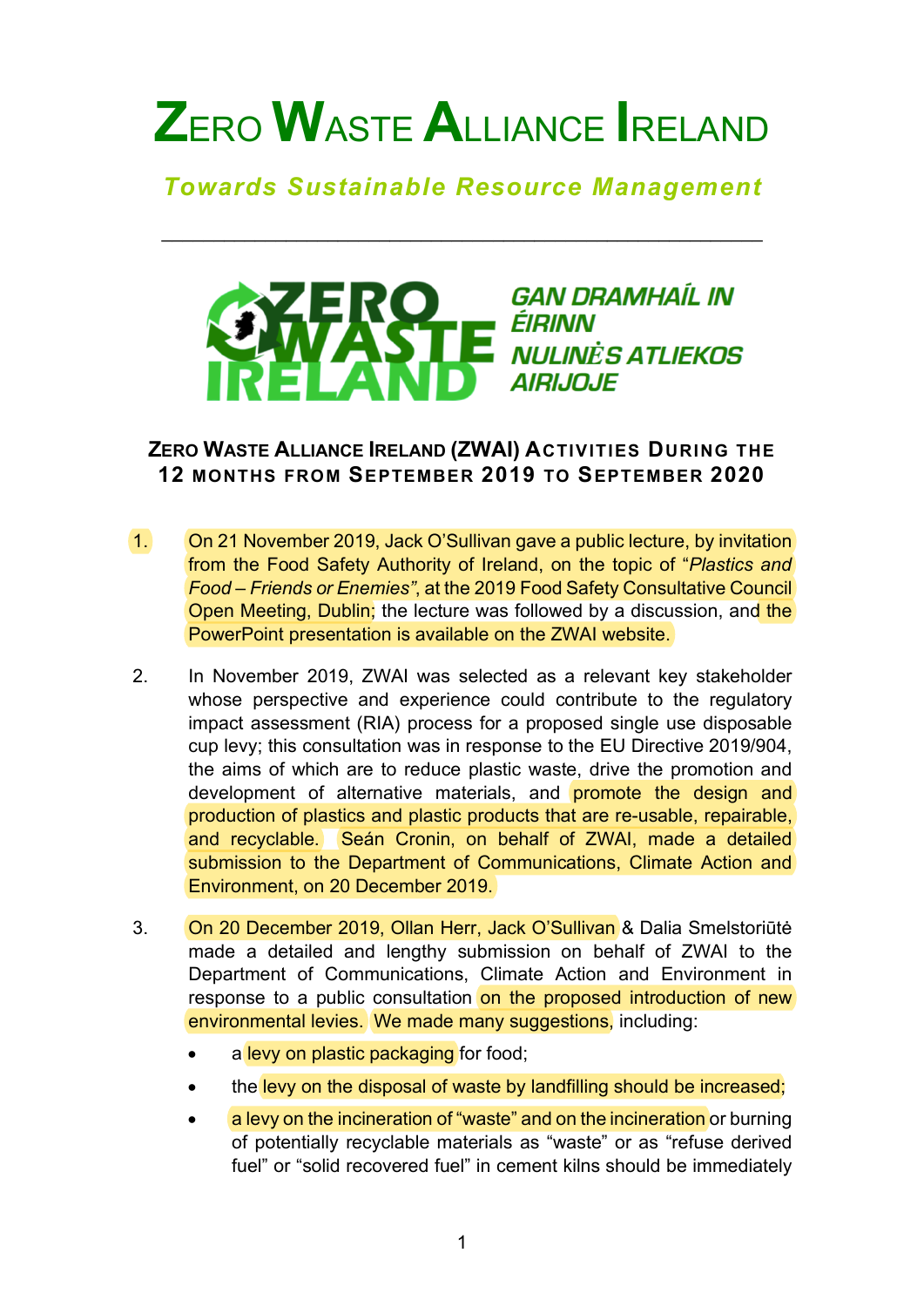introduced, and should be at a level similar to the levy on the landfilling of waste;

- Ireland "as a developed country" should fully adopt a Zero Waste programme for all materials used in the economy;
- Plastic products that are intended only for a few years use or for single use only, should be banned altogether or be progressively priced out of the economy; and,
- Stack emission monitoring should be carried out by the EPA itself -not by the licensed operators (which we term "self-monitoring"), as this will be the most transparent way to integrate sustainable information in their reporting cycles.
- 4. On 21 February 2020, Jack O'Sullivan, on behalf of Zero Waste Alliance Ireland, made a lengthy and detailed submission (46 pages) to the Department of Communications, Climate Action and Environment, providing observations on a new Waste Action Plan for Ireland as part of the transition to a Circular Economy. These observations included:
	- Managing our discarded materials and goods must not be viewed as a problem, or as a means of private gain or profit, but as a comprehensive and integrated method for more effectively using valued community resources of skills and materials, encouraging people to assimilate and modify technologies to suit their own needs, improving rural health and quality of life, keeping wealth within the community, increasing productivity by re-using and recycling objects and materials, and saving energy;
	- While ZWAI is happy to acknowledge that many of the waste prevention initiatives operated or funded by the EPA or by local authorities are effective, we stated that they are significantly underfunded and under-utilised;
	- Consumers and businesses should be incentivised to change to a more sustainable consumption pattern by means of balanced financial supports, encouragement and penalties, coupled with strong enforcement (and we provided many practical examples of how this can be achieved);
	- We strongly urged that Ireland should implement the Packaging Waste Directive by insisting that all larger shops and supermarkets should have a facility within the shop where customers can deposit excess packaging waste before leaving the shop; and can also deposit packaging waste when returning to the store on the next shopping trip;
	- We strongly recommended that Civic Amenity Sites should be multipurpose, depending on the available space for the necessary activities, and that Civic Amenity Sites are ideally placed to provide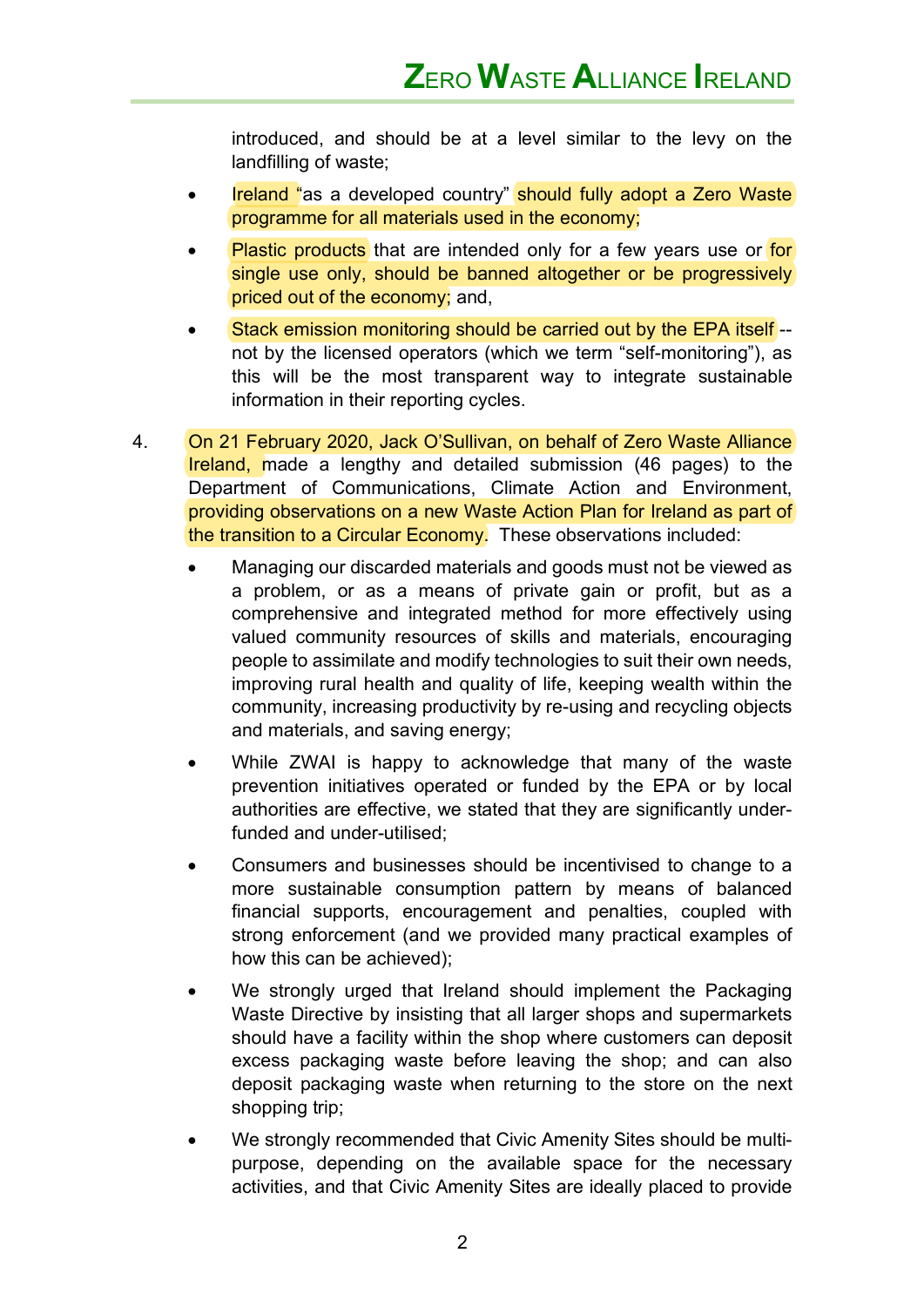re-use opportunities, so that people can take away for re-use or recycling some of the materials which have been discarded by other people; and, while this is currently prevented in Ireland, this re-use is widespread in other EU Member States, and we gave several examples;

- We made suggestions about how domestic waste generated in apartment blocks and other multi-family living environments could be utilised, pointing out that in Ireland more than 77,500 tonnes of potentially recyclable packaging waste and over 29,000 tonnes of food waste are generated annually by apartment dwellers, and nearly all of this waste is incinerated or landfilled;
- We made many other detailed suggestions about food waste, plastic packaging waste, single use plastics, PET beverage and food containers, and the increasing amounts of discarded textiles and garments;
- We provided many examples of the Circular Economy in action in other EU Member States, and we urged the Department and the Government to take action and to implement the Circular Economy principles, noting that in Ireland "*the circular economy is a long way off – almost beyond the horizon"*; and,
- We hoped that a new Waste Action Plan, supported by appropriate policies and fiscal changes, would help to move Ireland away from its current low position in the "*waste hierarchy of European countries"*, so that we might become a leader.
- 5. On 08 August 2020, Ollan Herr and Jack O'Sullivan made a detailed and lengthy submission (85 pages) on behalf of ZWAI to the Department of Housing, Planning and Local Government in response to a public consultation on Significant Water Management Issues (SWMI) in Ireland. Recommendations in our submission included:
	- Ensuring compliance with the requirements of the Water Framework Directive requires a concerted approach, as the problems of water quality, water use, environmental issues and other water-related problems are interconnected, and must be dealt with through a multidisciplinary and multi-agency action plan, with very much more interagency and inter-departmental cooperation than exists at present in Ireland, and there are no legal or administrative barriers to such integration;
	- We strongly advocated a new approach, that the proposed new river basin management plan (or plans) for the third cycle of the WFD should include not only the management of water resources, but should follow the principle of multifunctionality, to provide environmentally and socially sustainable management of a wide range of ecosystem services and goods, such as fresh water, timber,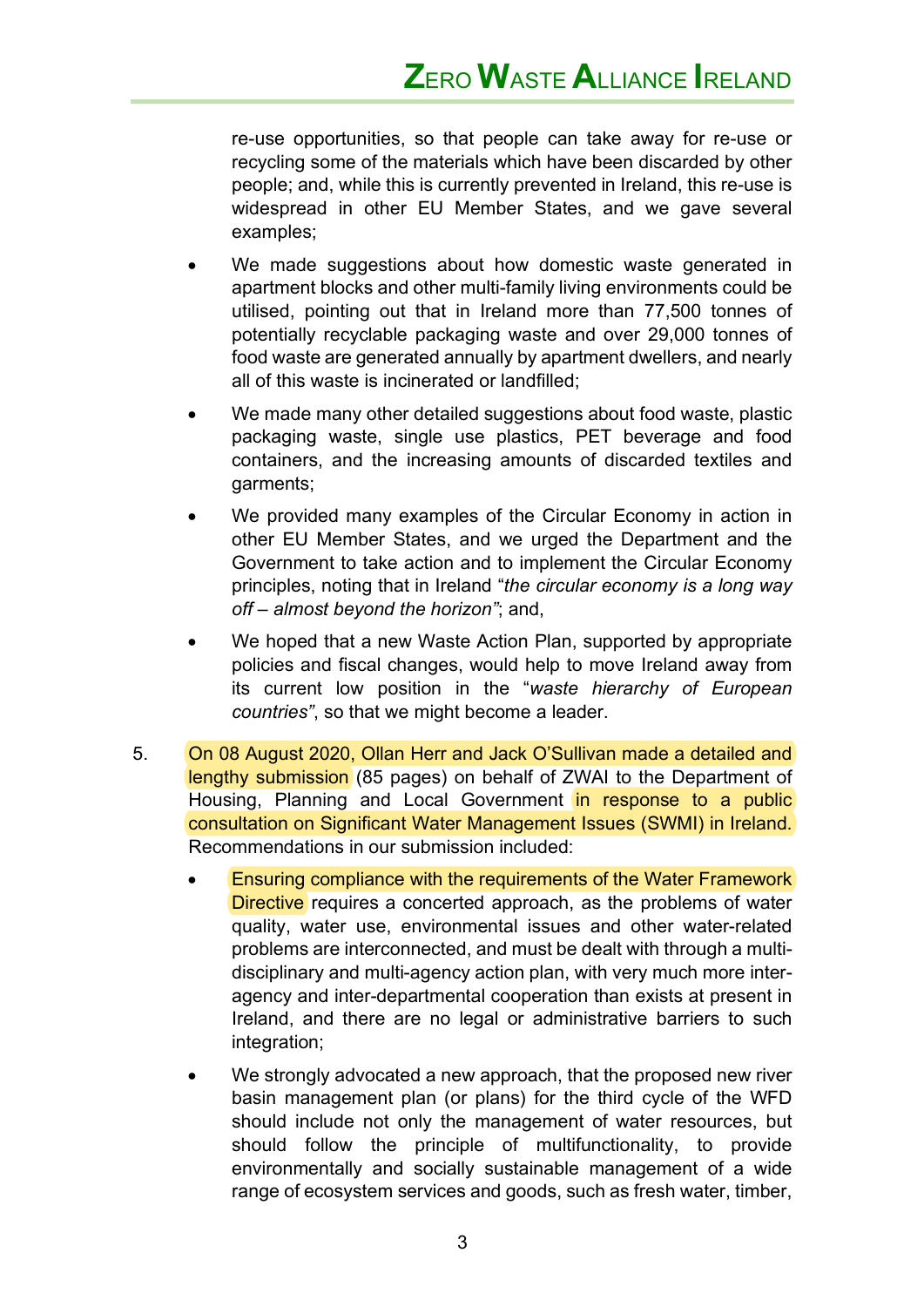agricultural crops, other types of human and animal foods, fibres and useful plant species, together with protection and enhancement of terrestrial biodiversity, water storage, support for nutrient cycling, regulation of water flows, mitigation of climate change effects, and protection of air quality;

- We welcomed the statement that the Government will promote an All-Ireland approach to land use and river basin management planning, but we pointed out that the currently proposed River Basin Management Plan for Ireland, 2018 -2021, fails utterly to achieve the status of a unified All-Ireland river basin management plan, and the administration system proposed by the Department was complex, messy and unworkable;
- We therefore strongly recommended that a single River Basin Management Plan for all of Ireland, under a single authority, would be the optimum approach; and we suggested Waterways Ireland, a single All-Ireland authority responsible for the maintenance and regulation of all navigable waterways, North and South, and with two offices, one in each jurisdiction, as an excellent example to be followed;
- We emphasised that water, including wastewater, is a valuable resource which should be conserved or re-used to the maximum extent; and the nitrogen and phosphorus removed from wastewater during the treatment process should be recovered and re-used; we further emphasised the necessity to recycle phosphorus, the high risk of future phosphorus shortages in Ireland and Europe, and the impacts of these on food security; and we pointed out that the manufacture of nitrogenous fertilisers from fossil fuels (about 2% of the worlds energy resources are used just to make ammonia and nitrate fertiliser from coal and natural gas) has an adverse effect of the Earth's climate, and will have to cease;
- We pointed out that recovering dissolved nitrogen from wastewater would save energy, and should be an additional priority for the new river basin management plans; and nitrogen recovery would also have the benefit of reducing eutrophication of rivers, lakes and coastal waters;
- We noted that major barriers to the design of effective water, land management and conservation programmes include the limited accessibility and fragmentation of scientific evidence, and the multiplicity of noncooperating (and often competing) government agencies;
- We made many suggestions on the topics of land use, water use and biodiversity impacts of agriculture, suggesting ways to improve water quality by reducing pollution caused by agriculture;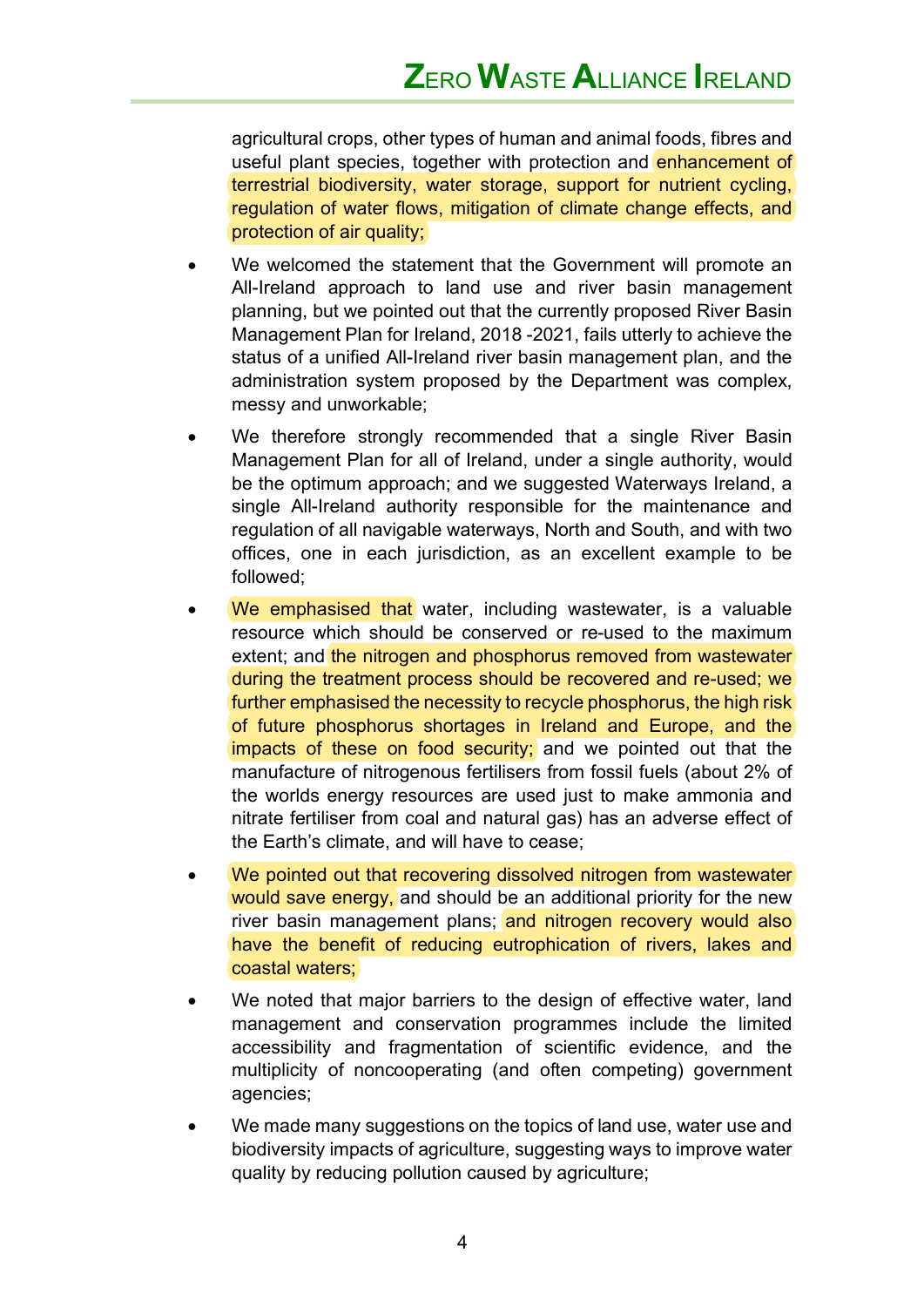- We urged that separated human urine and faeces which contain the majority of nutrients in domestic waste water should be individually treated in a safe hygienic way to become a bio-material that can be composted and re-used; that growing of plants in separated and diluted urine should be an option for single houses in the future, and we pointed out that Nordic countries have for many years been using the nitrogen and phosphorus contained in human urine to grow crops and plants which can be composted; and,
- We made practical suggestions for the removal of pharmaceuticals and toxic substances from wastewater.
- 6. Other activities during the past 12 months included participating in several webinars on waste-related environmental issues, and embarking on a drive to recruit new members. To assist in the latter task, Sean and Jack prepared a membership application form in July 2020, while Jack prepared a background document for intending or prospective members, giving a brief description of the origin and early activities of ZWAI, together with our aims and current activities. Keerthana Sreenivasan, a young engineer, with a Masters Degree in energy management and a specific interest in waste matters, and currently working as an intern with Environmental Management Services, helped in the membership recruitment process. ZWAI now has at least four new members, and we hope that all of them will be able to participate in our forthcoming Annual General Meeting.
- 7. Other activities during the last 12 months included:
	- maintaining an active **web page** (http://zerowasteireland.com/); managed principally by Seán;
	- a **Facebook page** (https://www.facebook.com/ZeroWasteAllianceIreland/); and,
	- a **Twitter account** (https://twitter.com/zerowaster),

as a way of raising public awareness of the Zero Waste approach, Zero Waste news and activities (in Ireland and other EU Member States), and reaching out to our supporters and members of the public.

- 8. ZWAI is represented on the Government's **Waste Forum** and on the Water Forum (**An Fóram Uisce**) by Ollan Herr; and, because of the Covid-19 restrictions, Ollan attended the online meetings of these organisations; and Jack O'Sullivan attended online meetings of the **Climate Research Co-ordination Group**, established under the Environmental Protection Agency's 2014–2020 Research Strategy.
- 9. In November 2019, ZWAI was accepted as a full member of the **European Environment Bureau** (EEB); and we intend to participate (as far as our resources will allow) in the development of European Union policy on waste and the Circular Economy. In the meantime, Jack O'Sullivan has